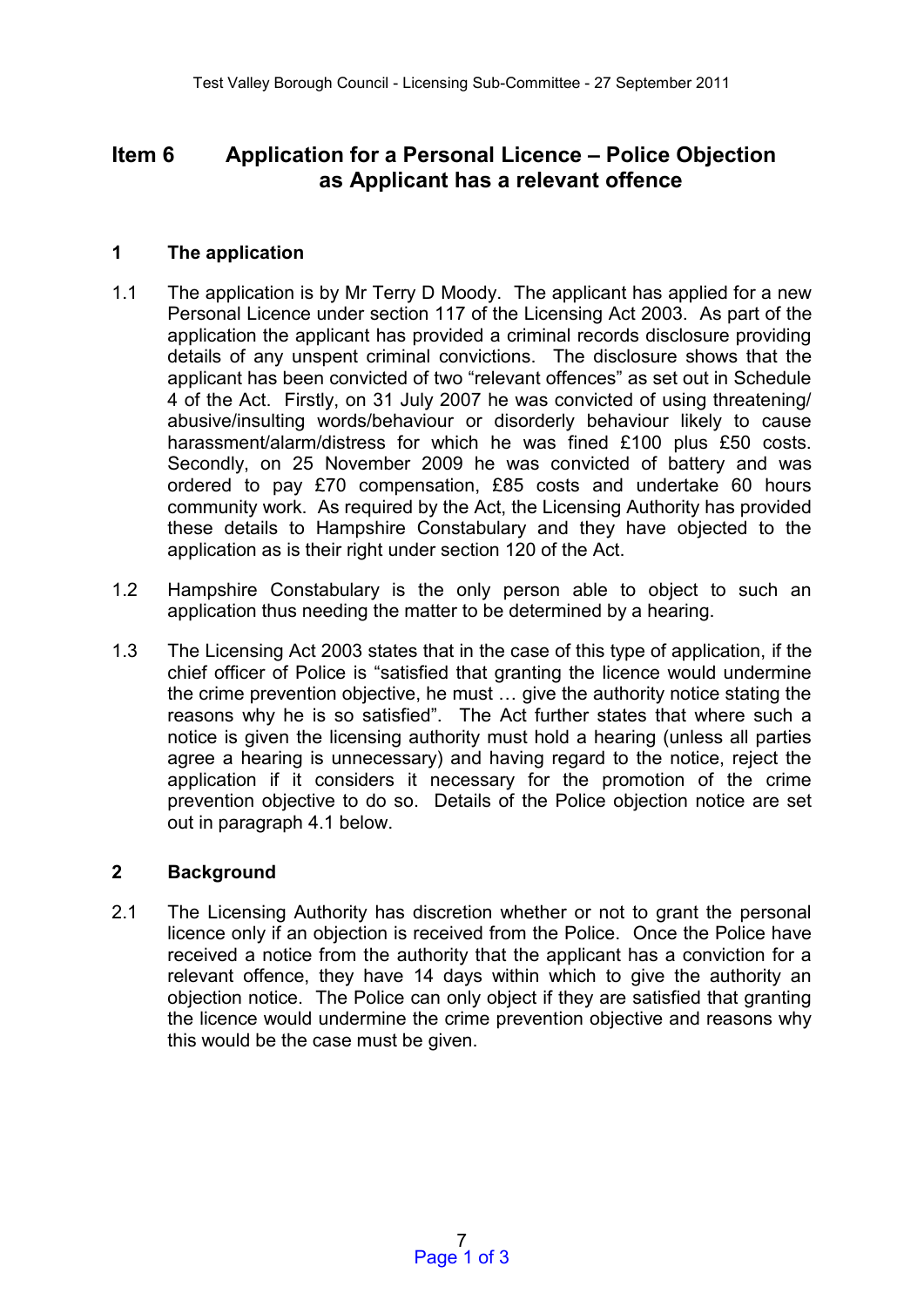## **3 Promotion of the Licensing Objectives**

3.1 In this type of application only the licensing objective of prevention of crime and disorder can be considered. The applicant is not required to make any comments in relation to the steps taken to promote this licensing objective. The achievement of the licensing objective of the prevention of crime and disorder must be considered in light of the representation from the Police (see paragraph 4.1 below).

## **4 Relevant Representations – Responsible Authorities**

- 4.1 **Hampshire Constabulary –** The Police are lodging an outright objection to the application as detailed in the document attached as an annex to this report.
- 4.2 No other responsible authorities are entitled to make representations on this application.

## **5 Relevant Representations – Interested Parties**

5.1 Interested parties are unable to make representations on this application.

## **6 Policy Considerations**

6.1 It is considered that the following extracts from the guidance issued by the Secretary of State under section 182 of the Licensing Act 2003 are relevant.

4.5-4.10 – Criminal Record

A copy of the Secretary of State's Guidance will be provided at the meeting for Members of the Committee. Additional copies can be obtained from the website of the Department of Culture Media and Sport.

6.2 It is considered that the following extracts from the Licensing Authority's own Statement of Licensing Policy are relevant to this application:

#### Part 3: Personal Licences

Copies of the Statement of Licensing Policy will be provided at the hearing. Copies can also be obtained from the Licensing Section of the Legal and Democratic Service or downloaded from the Council's website.

# **7 Observations**

7.1 The Committee is obliged to determine this application with a view to promoting the licensing objective of prevention of crime and disorder. In making its decision, the Committee is also obliged to have regard to the national Guidance and the Council's own Statement of Licensing Policy.